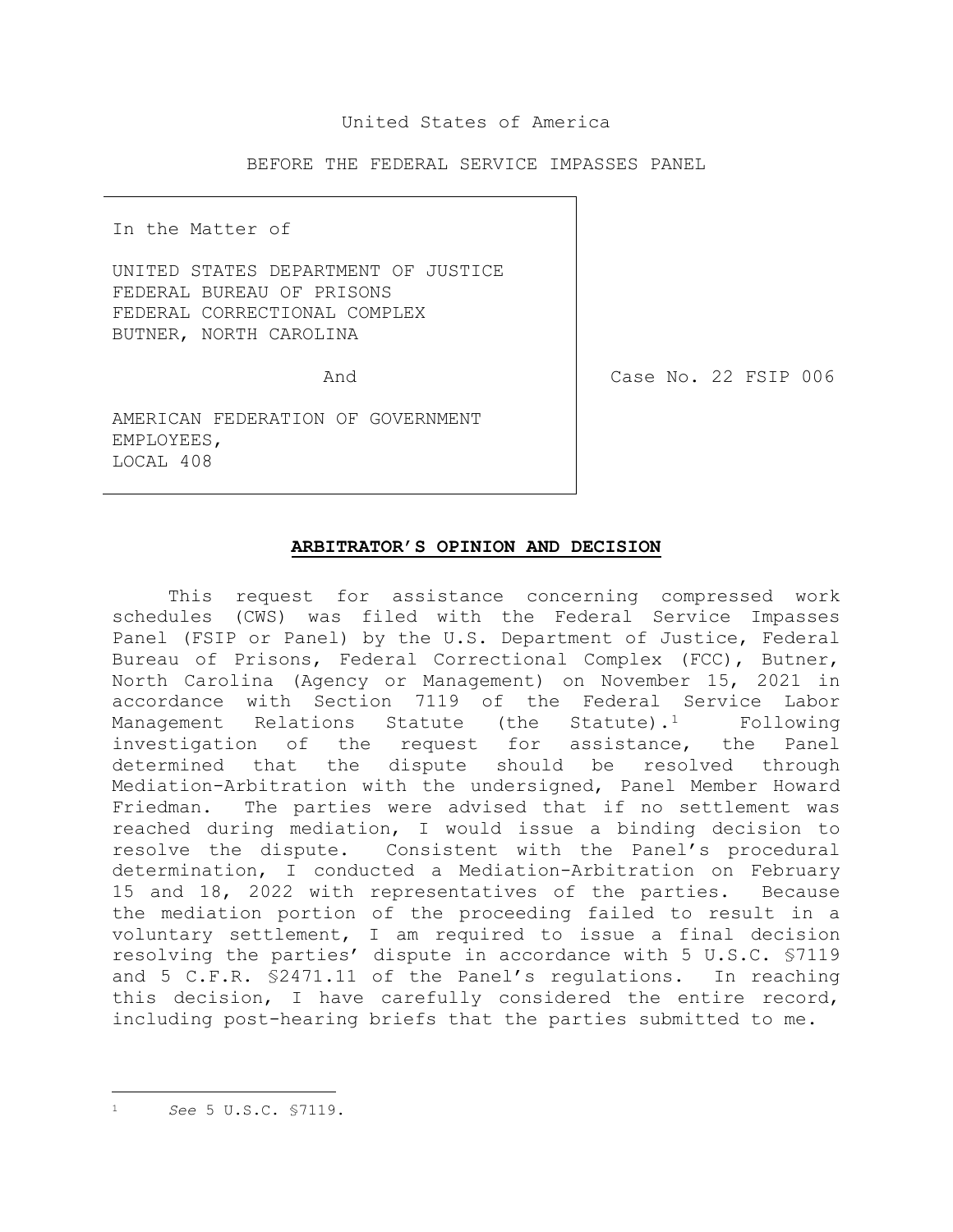### **BACKGROUND**

The Agency operates low and medium-security Federal Correctional Institutions (FCIs) for men in Butner, North Carolina. The complex houses about 4,000 inmates. It is approximately 25 miles northwest of Raleigh, the state capital. The complex consists of four facilities and a minimum-security Prison Camp.

There are three AFGE local unions representing the bargaining unit at FCC Butner. AFGE Locals 405, 408, and 3696 represent about 1,400 bargaining unit employees at FCC Butner. The bargaining unit employees, represented by the AFGE, Local 408 (Union), are impacted by this proposed schedule change in the FCC Butner Trust Fund Department.

The FCC Butner Trust Fund Department consists of 35 bargaining unit employees located throughout the Complex. The bargaining unit consists of 4 Trust Fund Specialists (Specialists) and 31 Material Handler Supervisors (Supervisors). While the title of the Material Handling Supervisor is "Supervisor," they supervise prisons not other federal employees and, therefore, are eligible to be in a bargaining unit. The department is comprised of 16 operation sections (5 Commissaries, 5 Laundries, 1 Central Warehouse, 1 Commissary Warehouse, and 4 Information Technology Server Rooms). The Trust Fund Department supports the 5 FCC Butner institutions, providing services to approximately 4,000 inmates and 1,500 staff members working within the Complex.

A Specialist is assigned to each of the 5 institutions to provide on-site assistance to staff members and inmates. The Specialist is responsible for servicing all of the Trust Fund Programs. Inmate programs consist of TRULINCS (email) and TRUFONE (telephone). Staff member programs consist of the above, as well as the following: TRUFACS (Accounting), TRUNET (Institution Information), TRUPAID (Inmate Payroll), TRUVIEW (Investigative), and TRUWEB (Co-pay).

The Supervisors bid quarterly on their posts, which include Laundry, Commissary, Central Warehouse, and Commissary Warehouse.

• There is a full-service Laundry located at each institution within the Complex. Staff members are responsible for daily laundering operations for the inmate's institutional clothing and ensuring inmates are issued clothing that is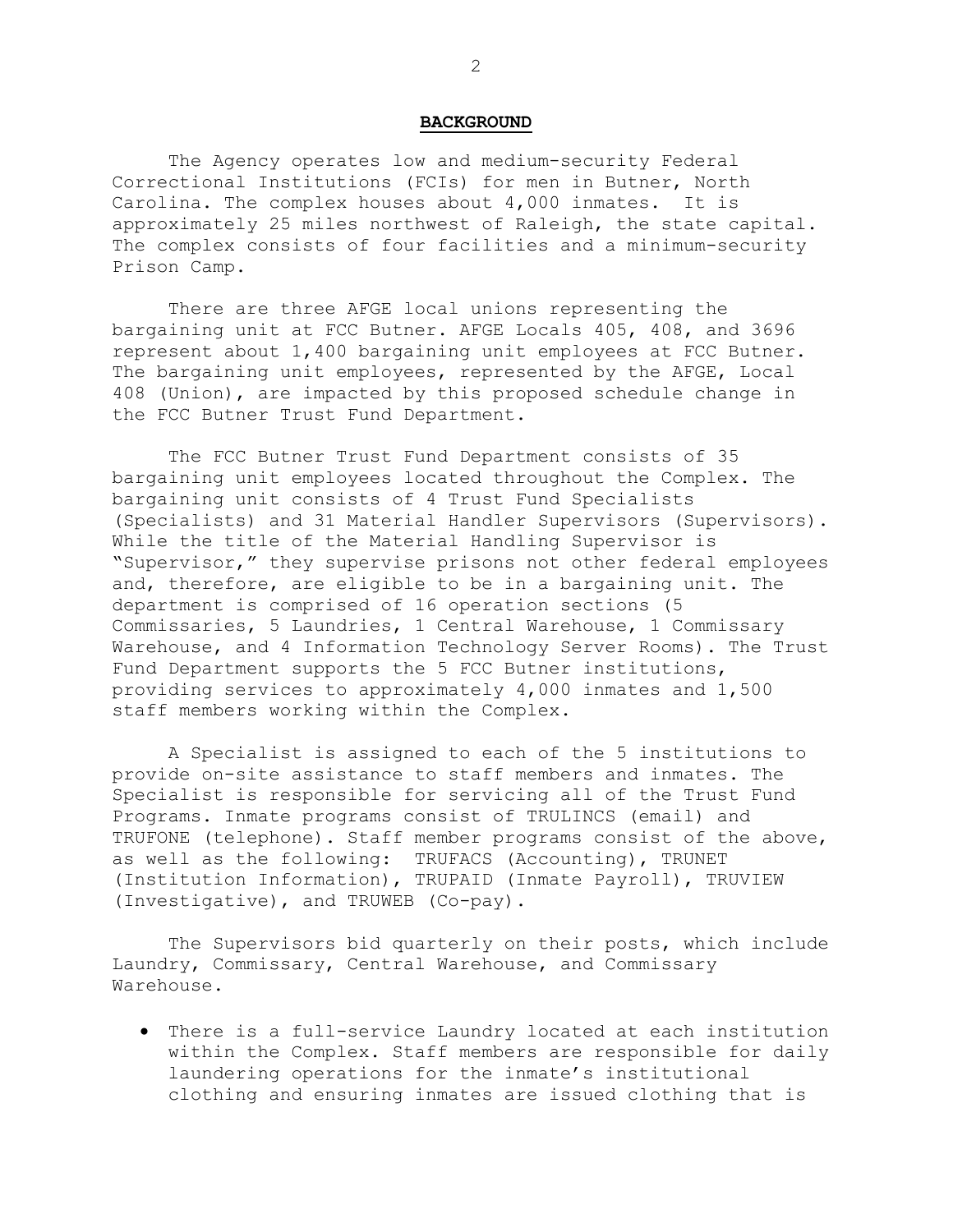properly fitted, climatically suitable, durable, and presentable.

- The Commissary operation conducts sales to the inmate population on a daily basis with a yearly budget of 6 million dollars. The Commissary provides inmates the opportunity to purchase items or services not issued by the institution.
- The Central Warehouse provides services to the institution's staff members for the requisitioning and issuance of supplies, property, credit card orders, and purchase orders.
- The Commissary Warehouse receives and processes all Commissary and Trust Fund-related products in a secure location prior to distribution to each Commissary and its section located throughout the Complex.

The parties are covered by a master collective bargaining agreement (CBA) that expires on July 1, 2024. Article 18, Hours of Work, Section B, provides for local bargaining over changes to scheduling.

The Commissary is the only one of the above posts that offers  $CWS,^2$  $CWS,^2$  and it has been in place for a number of years. The Agency initially tried to end CWS in the summer of 2021; the Union filed an unfair labor practice charge as a result. To settle the charge, the parties engaged in negotiations and mediation with the assistance of the Federal Mediation and Conciliation Services (FMCS) in the Fall of 2021. The FMCS released the parties because they could not reach agreement and the Agency subsequently sought the assistance of the Panel.

## **ISSUE AT IMPASSE**

The primary issue in this matter concerns the circumstances under which the CWS in dispute could be altered to a traditional  $5/8$  schedule.<sup>[3](#page-2-1)</sup> The Agency believes that it should have significant flexibility to potentially revert to such a schedule and the Union disagrees.

<span id="page-2-0"></span> $\mathcal{P}$ <sup>2</sup> It is a "4/10" CWS, meaning the employees work four 10-hour days a week but have 1 day off per week as well.

<span id="page-2-1"></span>The Panel also asserted jurisdiction over an issue concerning future evaluations of schedules. On February 15th, the parties agreed to language on that issue. Thus, it is no longer before me.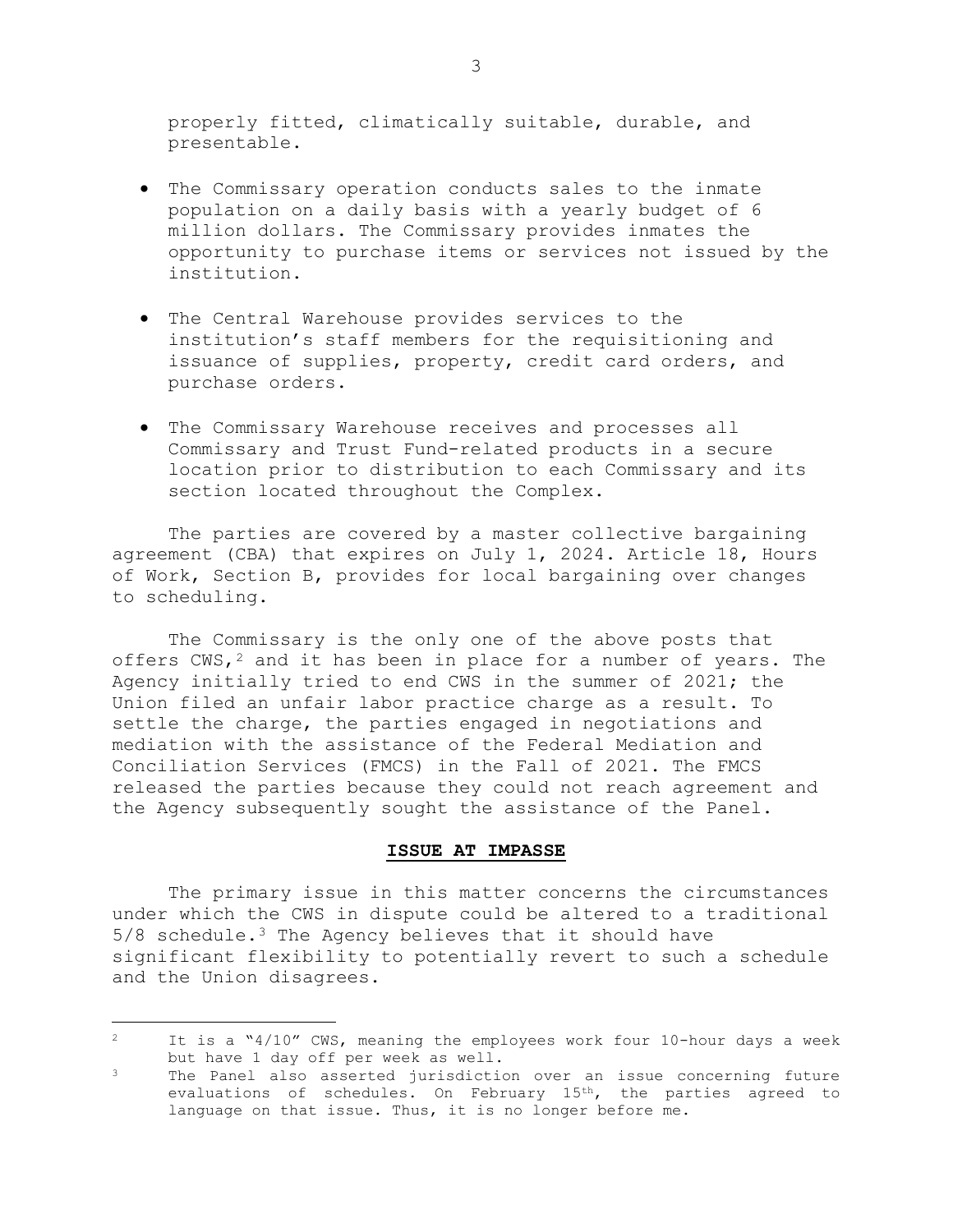#### 1. Agency Position

Ĩ.

At the conclusion of the Arbitration portion, the Agency provided the below final offers:

During participation in Annual Training performing<br>custody reliefs, and/or departmental reliefs, all custody reliefs, and/or departmental reliefs, effected Trust Fund Specialist staff may be required to revert back to the standard Monday thru Friday<br>schedule, for that particular pay period. In particular pay period. In addition, this may apply to half (1/2) of the Federal Holidays.

During participation in Annual Training performing<br>custody reliefs, and/or departmental reliefs, all custody reliefs, and/or departmental reliefs, effected [Material Handler Supervisor][4](#page-3-0) staff may be required to revert back to the standard Monday thru Friday schedule, for that particular pay period. In addition, this may apply to half (1/2) of the Federal Holidays.

The two proposals are substantively similar. The only difference is that one explicitly applies to Specialists and the other explicitly applies to Supervisors. The language of the Agency's proposals state that impacted employees on CWS may be required to revert to a traditional 5/8 schedule in the event of annual training, relief situations, or Federal holidays. The Agency essentially offered two rationales in support of its proposals: (1) there is an established history of schedule reversions during holidays due to staffing shortages; and (2) an existing Memorandum of Understanding from 2005 (2005 MOU) establishes a "past practice" of reversions.

With respect to staff shortages, the Agency focuses mostly upon pay periods involving Federal holidays. During such periods, the Agency argues, the Agency has regularly had to pull employees from other posts to cover the posts of Supervisors in the Commissary department who were not on duty because of their CWS. This endangered the ability of other related departments- such as the Health Services Department and the Warehouse--to effectively meet their respective missions. Additionally, Supervisors have raised complaints about their CWS-related reassignments to the Commissary department. During the

<span id="page-3-0"></span><sup>&</sup>lt;sup>4</sup> At the conclusion of arbitration, the Agency provided two proposals that were each labeled for one of the two positions in this dispute. However, the body of both referenced solely Trust Fund Specialists. From context, however, it appears this was a typo.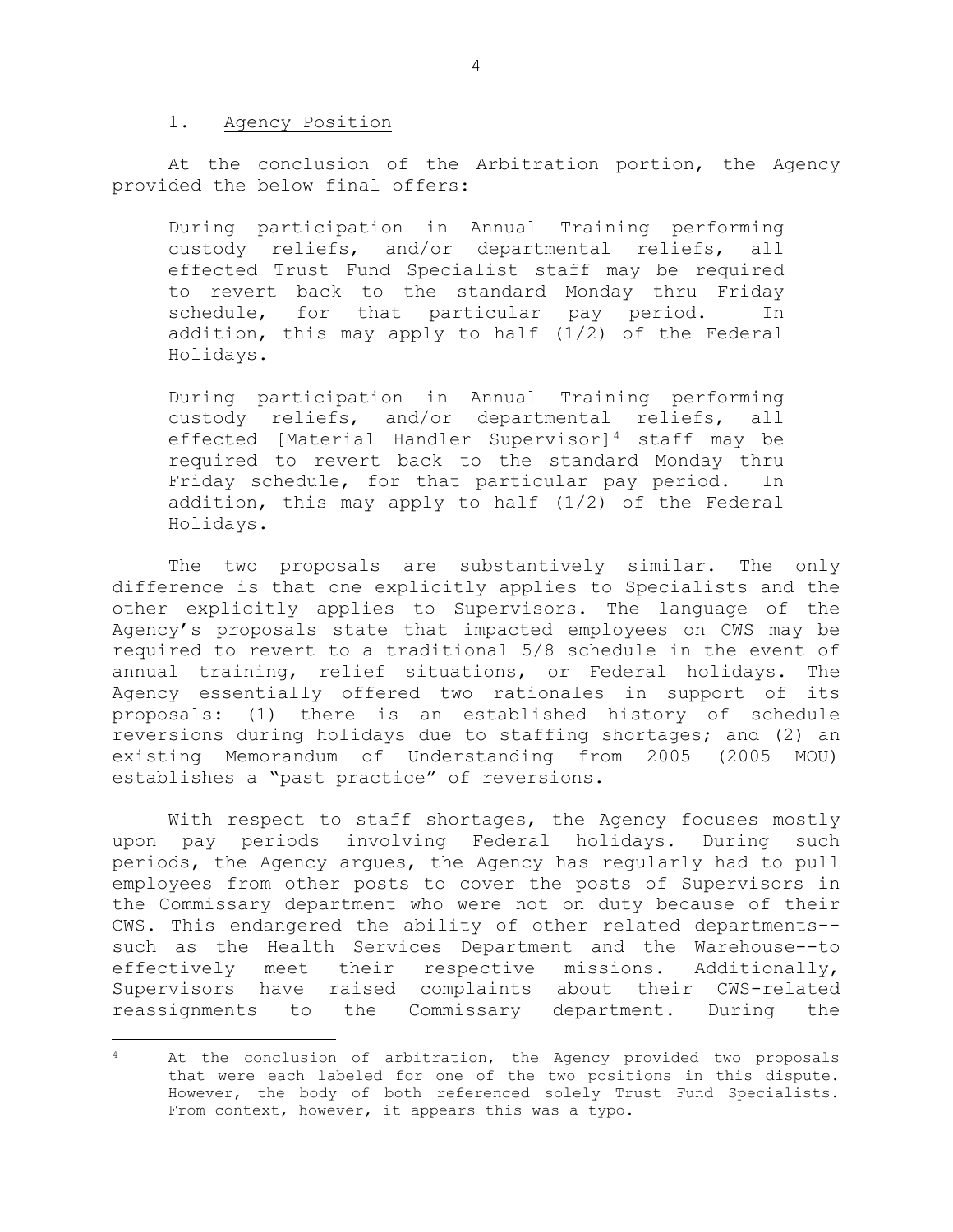Arbitration portion, the Agency provided emails and memorandum from employees who made statements demonstrating the existence of reassignments due to staffing shortages. The Agency also noted that it has reverted to traditional 5/8 schedules during training and medical emergency situations.

Turning to the 2005 MOU, the Agency claims that AFGE, Local 405--which is not this Union--entered into the MOU to create CWS for "Trust Fund Technicians."[5](#page-4-0) But, Local 405 also agreed to language which states that these employees "will work four eight hour shifts" during pay periods where holidays are observed. Thus, according to the Agency, this agreement demonstrates the existence of a "past practice" of the relevant employees reverting to a 5/8 schedule due to holidays. Moreover, the Agency notes that the national CBA and Bureau of Prisons guidance demonstrate the flexibility Management has always had to reassign employees for staffing purposes.

# 2. Union Position

At the conclusion of Arbitration, the Union provided the following counter offer:

During participation in in-person Annual Refresher Training (ART), and/or times of emergency as declared at the Regional or National level which require all staff to remain at the institution, all effected Trust Fund Specialist<sup>[6](#page-4-1)</sup> staff may be required to revert back to a standard work week as described in 5 USC 6101(a)(3)(B).

Much of the Union's presentation was devoted to refuting the Agency's proposal. To that end, the Union provided testimony from several bargaining unit employees in work units throughout Butner who claimed that they have never had to alter their respective CWS due to holidays. The Union claims it was never informed of any adverse impact arising from the existing CWS (which it believes has been in place for at least 17 years). Indeed, it provided email communications between the Union President and the Warden from July 26, 2021 to July 28, 2021, in which the Warden stated they would speak to the Trust Fund Specialist department head for confirmation on whether any

<span id="page-4-0"></span> $5 -$ Agency Exhibit 1 at 4. Trust Fund Technicians were the precursor to Trust Fund Specialists.

<span id="page-4-1"></span>The Union clarified that this language should also apply to Supervisors, albeit in a separate MOU that specifically references them.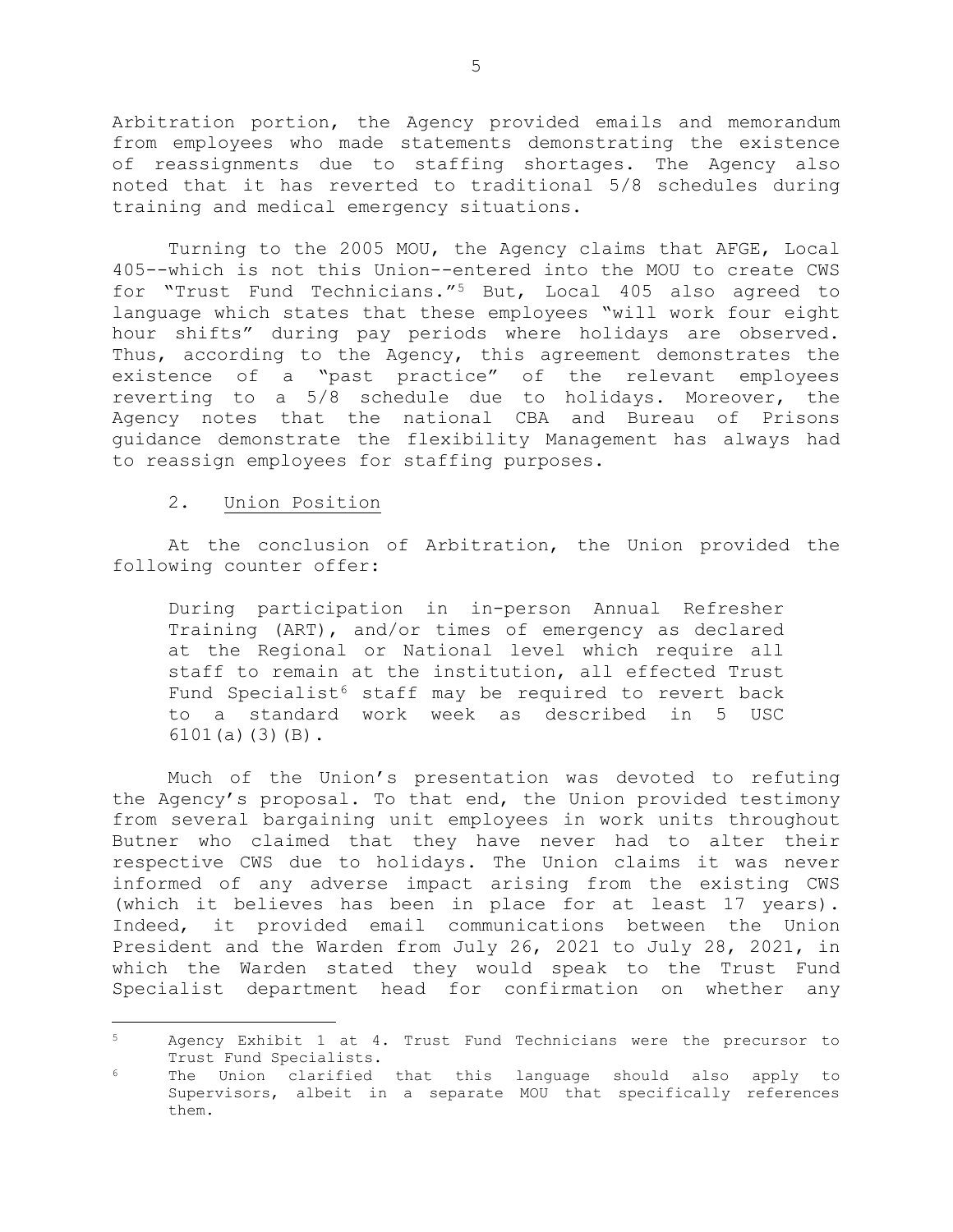issues were caused by the relevant CWS. The Union notes that the Agency never provided any evidence that any conversation between the Warden and the department head resulted in any negative information concerning the CWS.

The Union also disputes the significance of the 2005 MOU. The Union notes that the MOU was actually signed by the Agency and the *prior* union. Moreover, the Union provided a memorandum from the Warden dated October 2019 in which the Warden announced that all existing MOU's from the prior union were to be considered defunct[.7](#page-5-0) Indeed, under cross examination, one of the Agency's human resources employees testified that they considered the 2005 MOU to be defunct. Additionally, under further cross examination, Agency witnesses agreed that employees on CWS did not always change their schedule as a result of holidays despite the 2005 MOU's "will" language. Thus, the Union maintains that all the evidence presented actually demonstrates that the 2005 MOU was not considered a "past practice."

## **CONCLUSIONS**

**For the reasons set forth below, I will impose a modified version of the Union's final offer to resolve this dispute.** There is no dispute that the parties have been operating under a CWS for a number of years. Rather, the controversy between the parties revolves around the status quo of schedule reversions and whether that status quo should remain unaltered. The Agency argues that the relevant employees regularly change their schedules during holidays, and that this practice is engrained in the 2005 MOU. As such, the Agency contends that I should codify this practice in an MOU moving forward. The Union vigorously disputes the idea that *any* changes arise due to holidays, or that the 2005 MOU is somehow precedent setting. On balance, I find the Union's contentions to be more credible.

There is no dispute that witnesses testified that they had to change schedules to provide coverage in the Commissary, but the connection between this coverage and the CWS in question was tenuous. The Agency provided witness testimony from a former Specialist who claimed schedule reversions occurred during some holidays, but they also testified that this was not the case for all holidays. Moreover, several Union witnesses flatly testified that there were *no* holiday-related schedule changes.[8](#page-5-1) On balance,

<span id="page-5-0"></span>Ĩ. <sup>7</sup> *See* Union Exhibit 3.

<span id="page-5-1"></span>The Agency attempted to undercut this testimony by providing several eemails and memorandum from employees who raised issues involving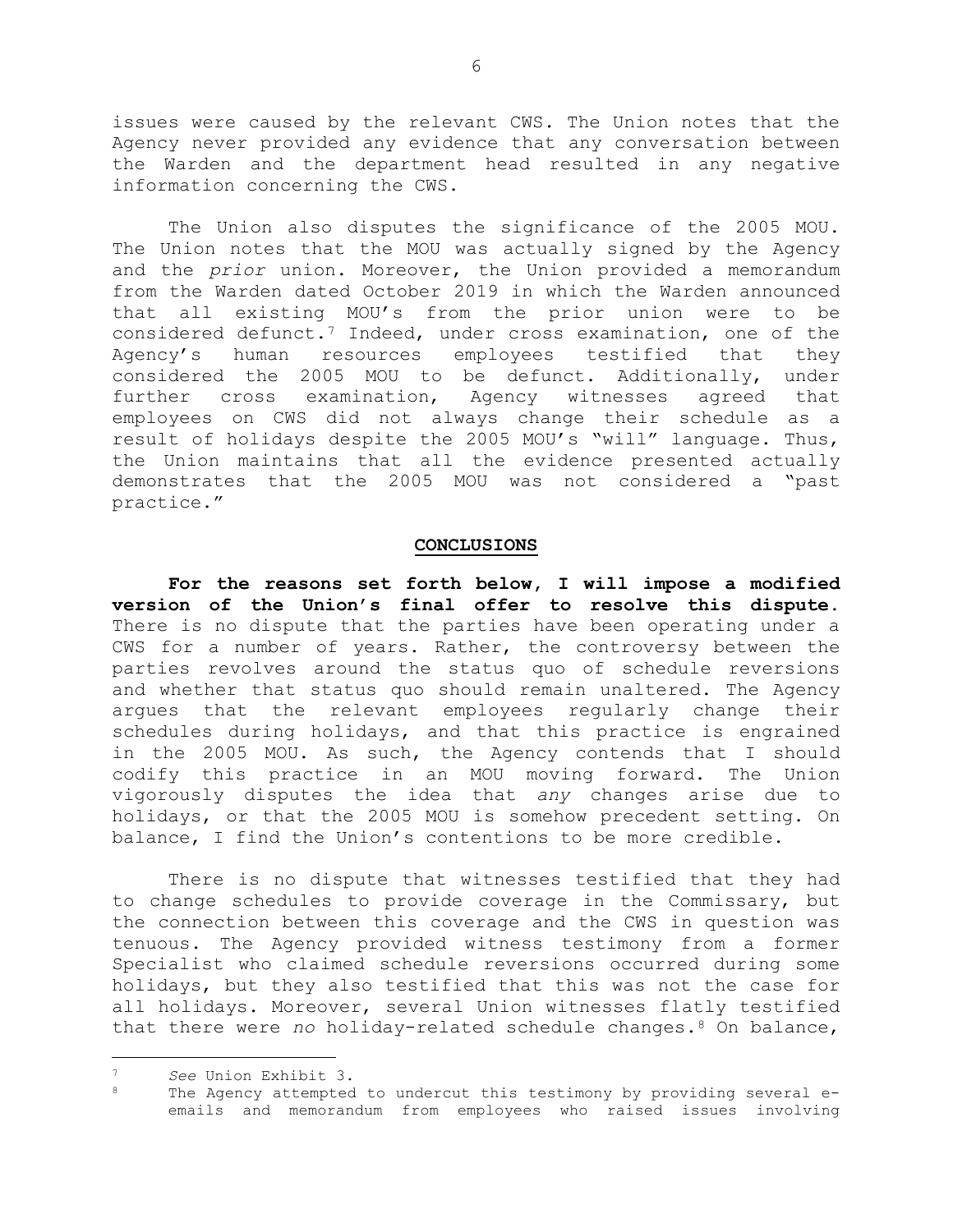then, I find the evidence presented concerning regular holidayrelated shortages and schedule alterations to be unclear at best. As such, the Agency failed to establish that schedules reverted regularly--if at all--due to CWS and holiday-related issues.

The Agency's reliance on the 2005 MOU fares no better.<sup>[9](#page-6-0)</sup> As an initial matter, I note that the Agency did not raise or present this MOU until near the end of the mediation portion of this process. That alone raises questions about its credibility. Setting that aside, ample evidence in the record demonstrates that *even the Agency* stopped considering this MOU to be instructive years ago. Both the Warden (through Union Exhibit 3) and one of the Agency's human resource employees (through testimony) agreed that this MOU is "defunct." And, as already noted, this MOU was with *a different union.* Finally, as discussed in the preceding paragraph, witnesses did not always revert to a 5/8 schedule as a result of holidays.

Based on all the foregoing I find that the Agency did not establish convincingly that the relevant employees altered their CWS due to holidays. Consequently, there is an insufficient need for contractual language concerning holiday reversions and I reject the Agency's proposal. Although I do not find the Agency's presentation to be a convincing one, I am not compelled<br>to impose the final offer that the Union presented at impose the final offer that the Union presented at arbitration following the conclusion of mediation efforts. As already discussed, this proposal states:

During participation in in-person Annual Refresher Training (ART), and/or times of emergency as declared at the Regional or National level which require all staff to remain at the institution, all effected Trust Fund Specialist staff may be required to revert back

ī

coverage. One exchange involved a Union witness who previously claimed they needed assistance due to staff shortages. As an initial matter, the Agency waited until *after* all Union witnesses testified to present these documents. The witnesses were never confronted with these statements and, as such, I find it difficult to credit those prior written statements. Even if I were to evaluate those statements on their merits, only one email tied staff shortages to employee time off and it was not clear from that email that the time off in question was due to CWS-holiday leave. *See* Agency Ex. 3 at 4. So, these documents were not overly helpful to the merits of the Agency's position.

<span id="page-6-0"></span><sup>9</sup> I note that at no point has the Agency argued to me that bargaining in this matter is foreclosed because it is "covered by" the 2005 MOU. Indeed, it was the Agency who brought this dispute to the Panel for resolution on the merits.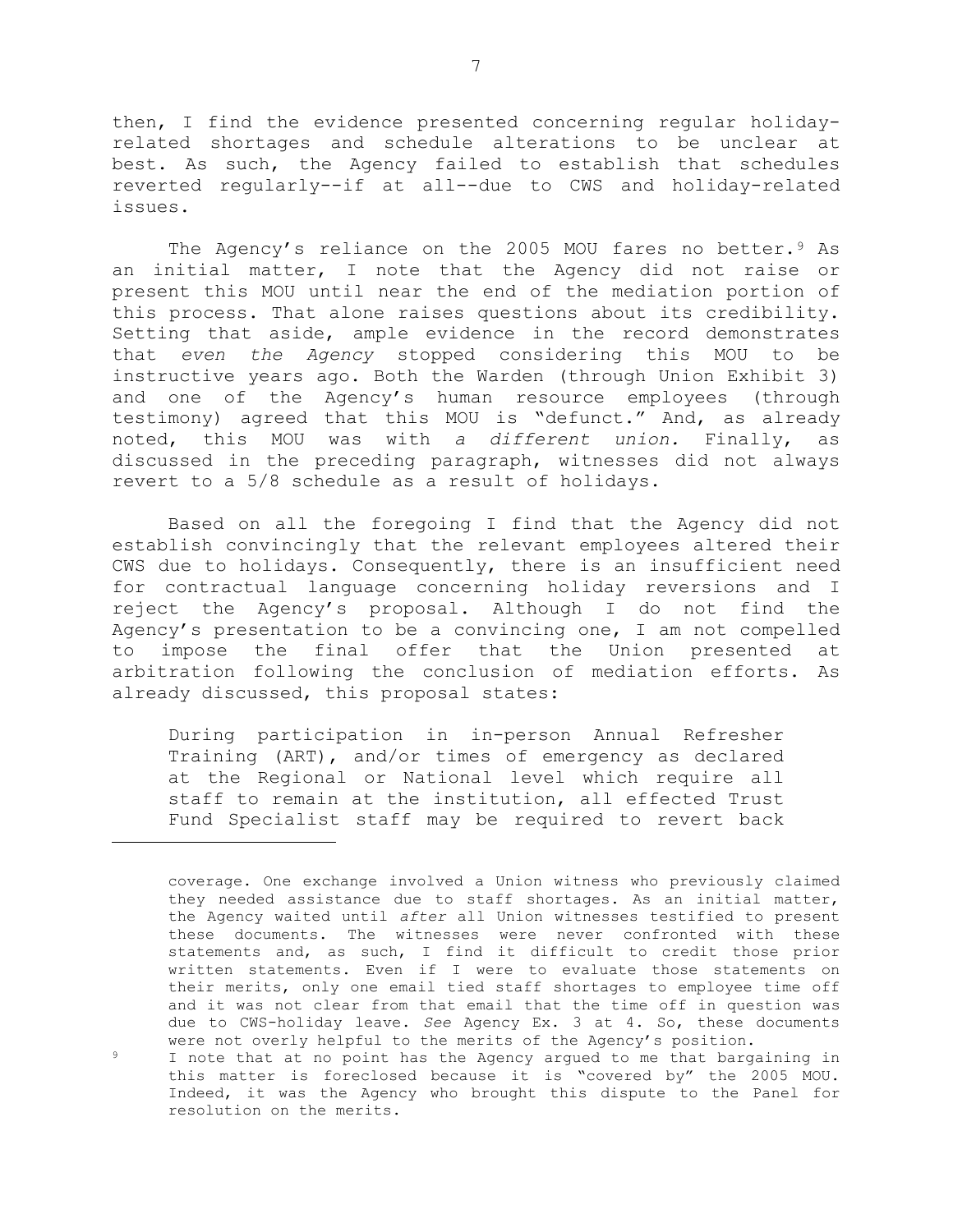to a standard work week as described in 5 USC 6101(a)(3)(B).

This proposal differs from the one offered by the Union during negotiations dated September 13, 2021, which the Agency included in its initial FSIP filing. That proposal stated:

During participation in Annual refresher Training (ART), performing custody reliefs, and/or departmental reliefs, all effected Trust Fund Specialist staff may be required to revert back to the standard Monday thru Friday schedule, 7:30am-4:00pm for that particular pay period.

Both proposals allow for modification during training, but that is where the similarities end. To wit:

- The prior proposal allows reversions for "custody" and "departmental" reliefs. The arbitration proposal omits these concessions.
- The arbitration proposal permits reversion for emergency situations but those situations can only be declared at the regional or national level. The prior proposal is silent on this topic.
- The arbitration proposal states reversion will occur in accordance with 5 USC §6101(a)(3)(B). The prior proposal states reversion to a standard Monday through Friday 7:30 a.m.-4:30 p.m. may be required.

As the Union's case was focused largely on rebutting the Agency's proposed language, the Union offered little explanation or justification for its departure from the language it<br>presented during negotiations. The arbitration proposal negotiations. The jettisons the Agency's ability to alter schedules as a result of multiple relief situations. Indeed, other than training situations, the Union's arbitration proposal appears to allow the Agency to alter schedules only during emergency situations as determined at the regional or national level. Thus, under this language, it is unclear how much autonomy the Agency has to assess whether situations arise to an emergency level. The Union did not explain why this limitation should exist or why it felt the need to include it within the new language. Indeed, the Union did not offer much explanation for any of its changes. On